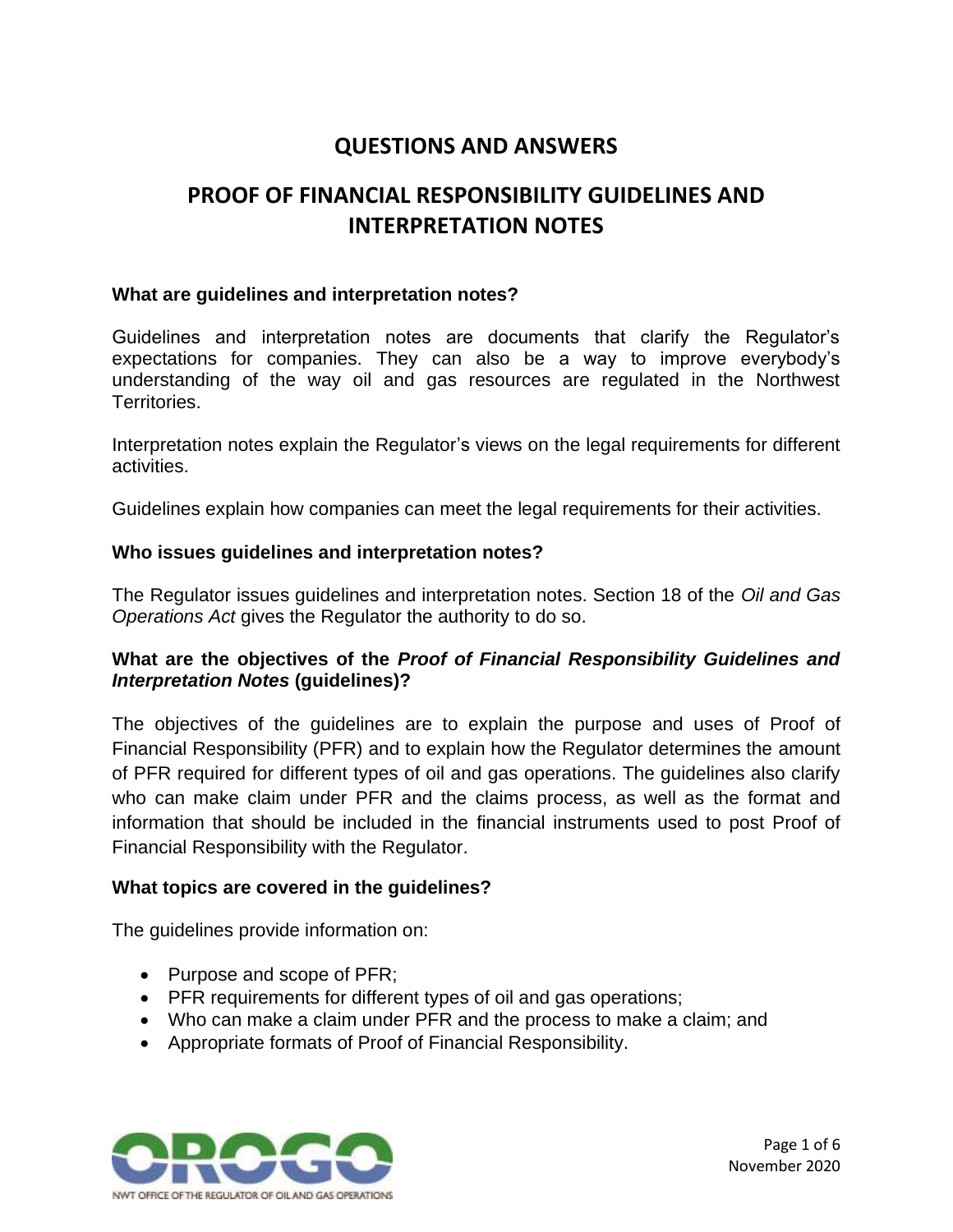### **How were the guidelines developed?**

The guidelines were developed by the Office of the Regulator of Oil and Gas Operations (OROGO).

OROGO reviewed guidelines used by regulators in other jurisdictions, notably:

- *Guidelines Respecting Financial Requirements* jointly developed by the Canada-Newfoundland and Labrador Offshore Petroleum Board, Canada-Nova Scotia Offshore Petroleum Board and the Canadian Energy Regulator; and
- *Pipeline Financial Requirements Guidelines* developed by the Canadian Energy Regulator.

### **What is the operator responsible for?**

The *Oil and Gas Operations Act* requires operators to clean up any spills or debris caused by their operations. They are also required to repair anything that led to the spills or debris and to take action to prevent future spills and debris.

This is consistent with the "polluter pays" principle.

### **What if the spill or debris was the operator's fault?**

Spills and debris may result from negligence or otherwise be the fault of the operator. In this case, there are no limits to the amount the operator may be required to pay to compensate for loss or damages and clean-up costs and expenses.

A claim for compensation in an "at fault" situation is processed through the courts.

### **What if the spill or debris was not the operator's fault?**

If the spills and debris did not result from negligence or the fault of the operator, the operator's liability is limited to the amounts set out in the *Oil and Gas Spills and Debris Regulations*.

A claim for compensation in a "no fault" situation can be processed through the Regulator, for the amount held as PFR.

### **What is the purpose of Proof of Financial Responsibility?**

The purpose of PFR is to have funds available that can be paid out to persons suffering "actual loss or damage" from a spill or debris or to the GNWT or any other person if it reasonably incurs "costs or expenses taking any action or measure in relation to the spill or remedial action in relation to debris".

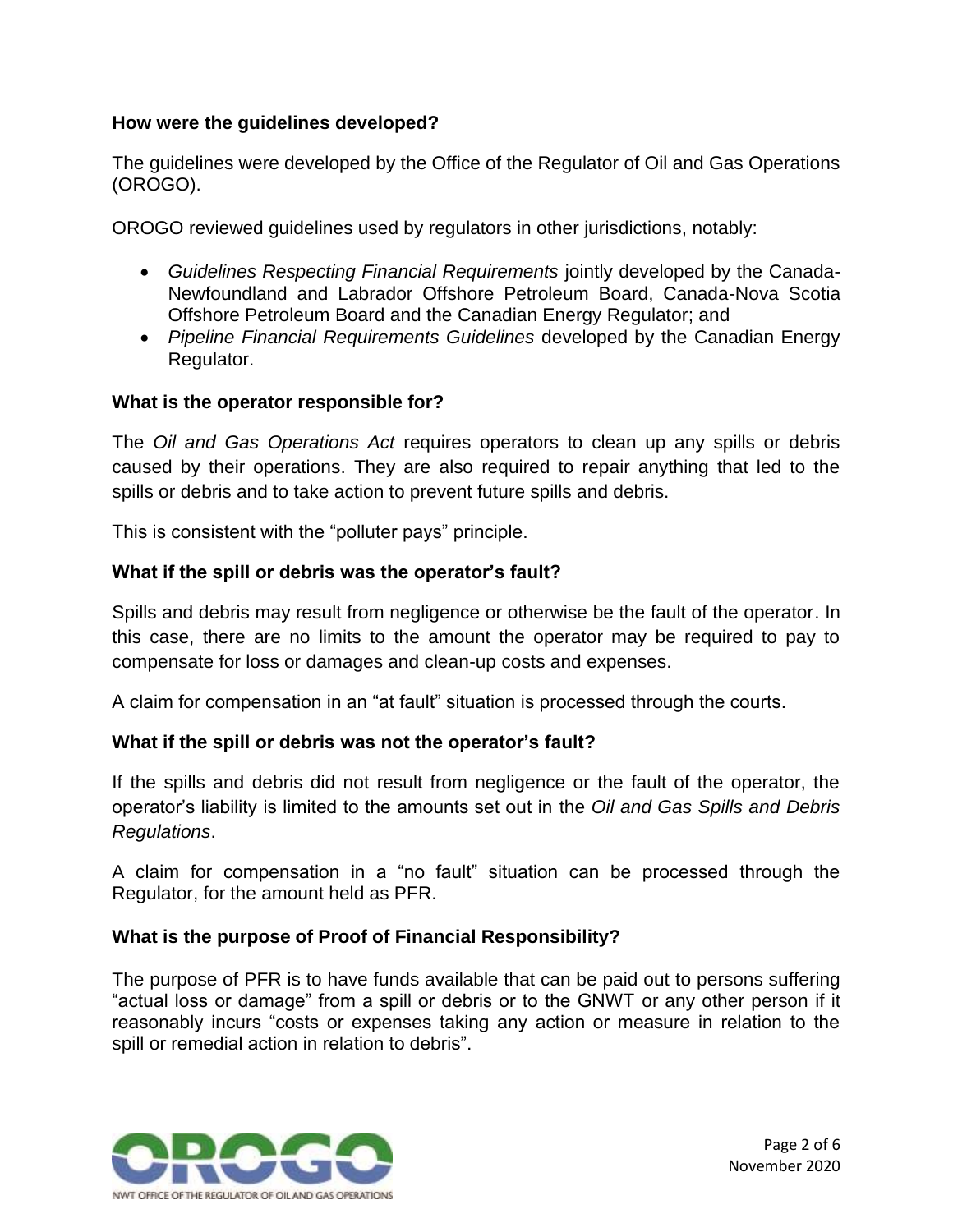The terms "spill", "debris" and "actual loss or damage" are defined in the *Oil and Gas Operations Act*. The purpose of PFR is to have funds available from which these losses, damages, costs or expenses can be paid out without having to prove the fault of the operator. The maximum amount that the Regulator can pay out for a given activity is set out in the *Oil and Gas and Debris Liability Regulations.*

### **How does the Regulator assess the amount of PFR required for oil and gas operations?**

The amount of PFR requires depends on what type of oil and gas operation is being conducted. Operations that could cause more extensive spills and debris, spills and debris that would be more difficult to clean up, or spills and debris that could have a greater potential for loss or damages require a higher amount of PFR.

The Regulator cannot request more PFR than the maximum amount specified under the *Oil and Gas Spills and Debris Liability Regulations.* These amounts are defined by the geographical location of the proposed activity (for example, within 200 meters of a body of inland water).

### **What is the relationship between the amount of PFR held by the Regulator and the maximums set out in the** *Oil and Gas Spills and Debris Liability Regulations* **(Regulations)?**

The Regulator may hold PFR in an amount up to the maximum set out in the Regulations. However, the Regulator is not required to hold the maximum amount.

If the Regulator holds less than the maximum amount and claims are made that exceed the amount of PFR the Regulator holds, the remaining amount, up to the maximum, can be pursued through the courts.

The Regulator's decision on the amount of PFR does not change the maximum amounts set out in the Regulations.

### **Why doesn't the Regulator just hold the maximum amount of PFR all the time, relieving individuals and governments of the need to go through the courts?**

The amount of PFR required by the Regulator should reflect the type of operation being conducted and be justifiable based on the evidence presented by the applicant and other parties. For example, suspension and abandonment operations generally have a lower probability of causing loss or damages due to a spill or debris and, for this type of oil and gas operation, the amount of PFR is assessed by the Regulator on a case-bycase basis.

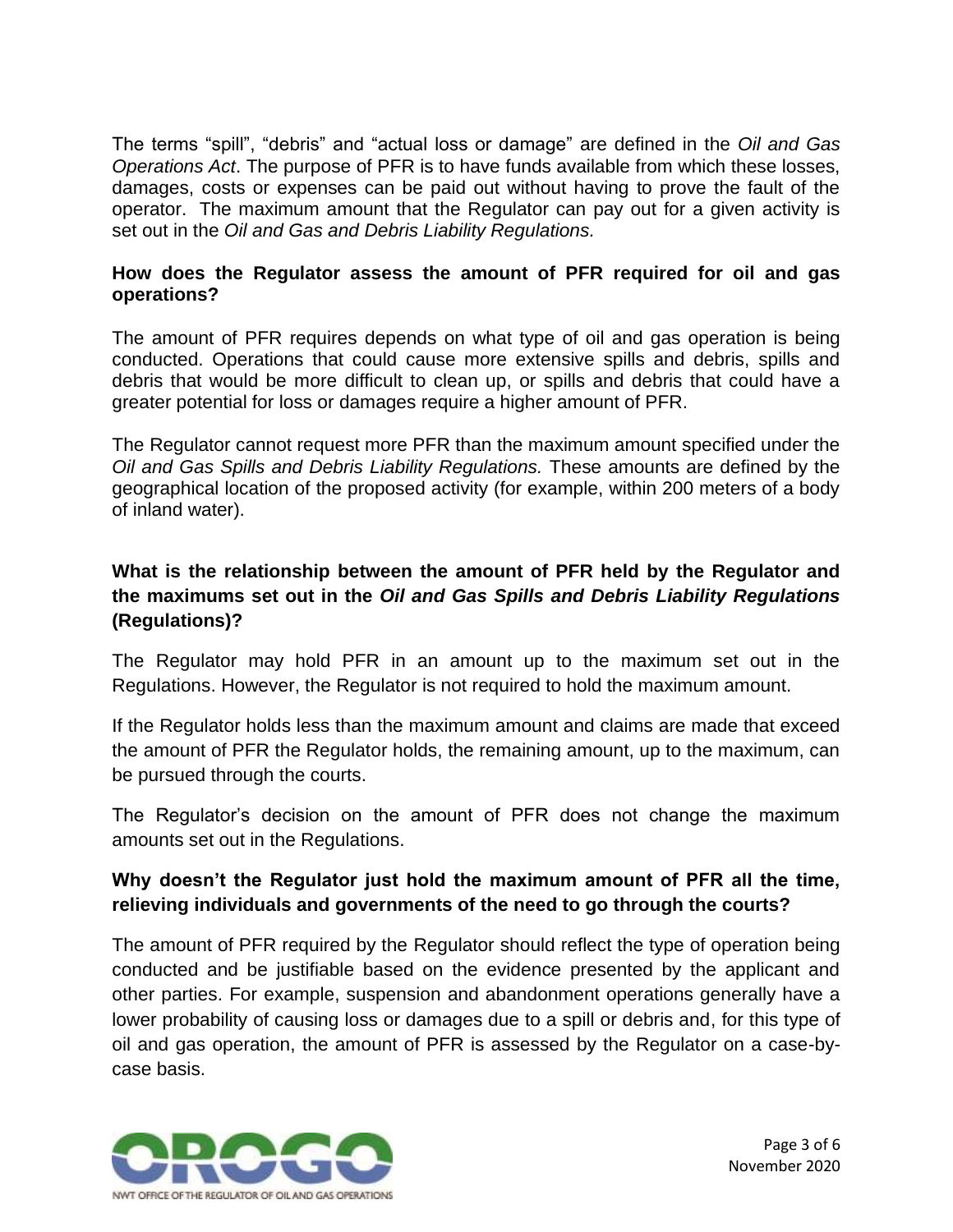**How does Proof of Financial Responsibility tie into OROGO's mandate to ensure that oil and gas operations are conducted in a manner that protects the environment for future generations?**

PFR is one part of OROGO's broader efforts to protect the environment and human safety.

Operators who apply to OROGO for an Operations Authorizations have to submit Environmental Protection Plans (EPP) that describe how the operation will be conducted while protecting the environment. Operations Authorizations may also include specific terms to ensure the operators conduct the operation to the Regulator's satisfaction.

OROGO conducts regular inspections of oil and gas operations to ensure that operators are complying with EPP's and other terms of their Operations Authorizations. If necessary, there are enforcement tools that the Regulator, Chief Safety Officer and Chief Conservation Officer may use to promote compliance.

The *Oil and Gas Operations Act* requires operators to clean up any spills or debris caused by their operations. They are also required to repair anything that led to the spills or debris and to take action to prevent future spills and debris. However, in the unlikely event that an operator does not fulfill its obligations, the Regulator holds PFR to compensate those affected. The Regulator cannot approve any oil and gas work or activity applied for under an Operations Authorization unless the applicant or operator provides Proof of Financial Responsibility in a form and amount satisfactory to the Regulator.

### **How do the** *Oil and Gas Operations Act* **(OGOA) and Proof of Financial Responsibility consider Indigenous land use?**

OGOA recognizes that loss of hunting, fishing and gathering opportunities by Indigenous peoples is a specific form of loss or damage that can be compensated for using the PFR held by the Regulator.

OGOA also recognizes that activities to clean up spills or debris, if necessary, may be carried out by organizations other than the GNWT, including Indigenous governments or other organizations. The costs and expenses associated with clean-up activities by Indigenous governments or other organizations can be compensated for using the PFR held by the Regulator.

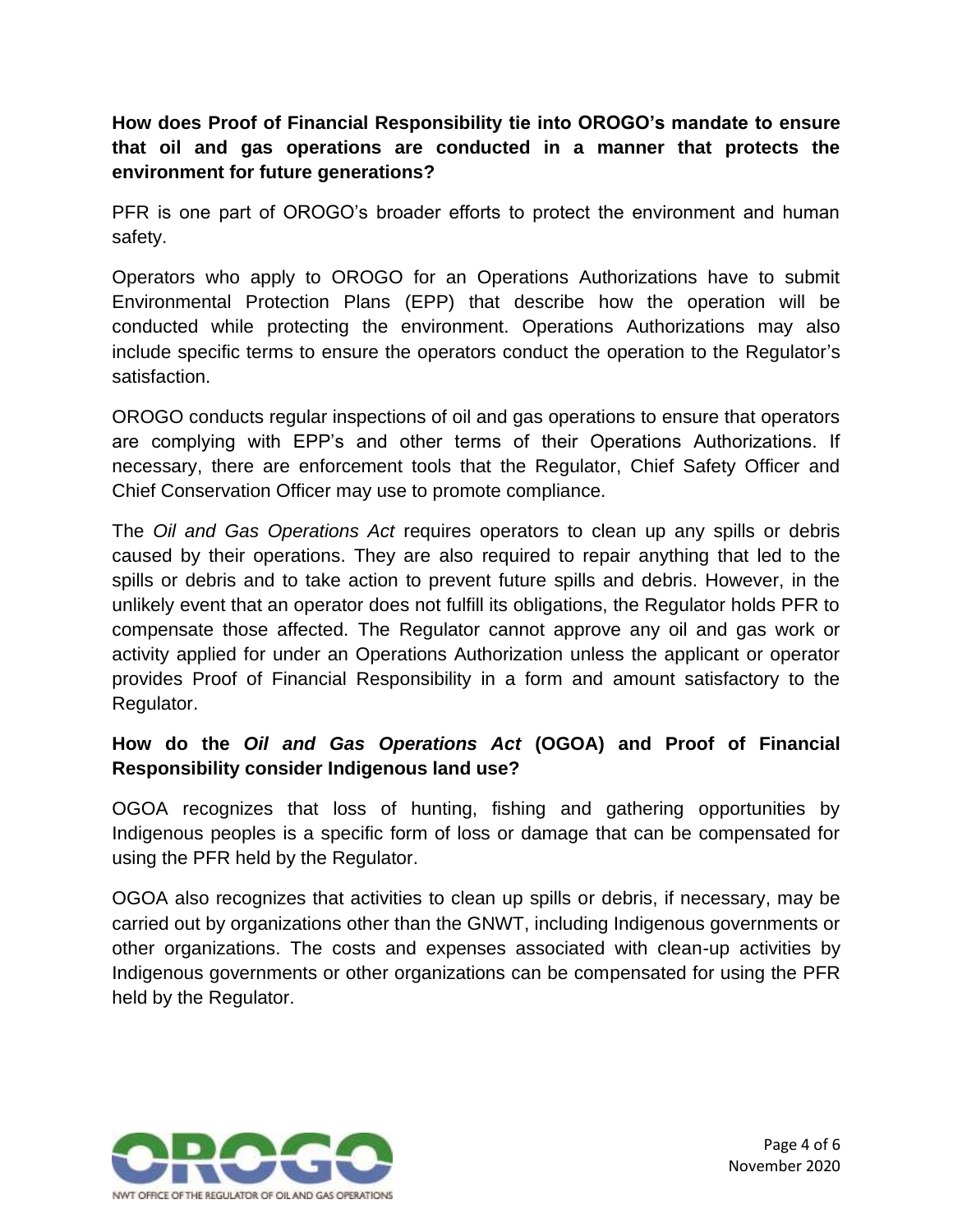### **How does Proof of Financial Responsibility differ from security deposits required by the Land and Water Boards?**

PFR is for a different purpose than the security deposits that the Land and Water Boards require. The amount is held by the Regulator in the event of a hypothetical scenario where a spill or debris is not satisfactorily addressed by the operator and causes loss or damage or costs and expenses for clean-up. Reclamation amounts collected by the Land and Water Boards and other NWT regulators are based on the estimated actual costs of restoring lands to their original state.

OROGO does not consider Proof of Financial Responsibility to be "double bonding", and notes that it should not be taken into consideration when other regulators are setting reclamation amounts for land and water uses.

### **Where can I get more information on the guidelines?**

OROGO's website has a copy of the guidelines at www.orogo.gov.nt.ca

OROGO staff can also answer questions about the guidelines. Call Peter Lennie-Misgeld at 867-767-9097 or email him at Peter Lennie-Misgeld@gov.nt.ca for more information. Peter can also arrange presentations on the guidelines for your organization.

### **Who is providing feedback on the guidelines?**

Everyone is welcome to provide feedback on the guidelines.

OROGO has directly contacted Indigenous governments and organizations, companies operating in the NWT, other regulators, industry groups, the territorial and federal governments and environmental non-governmental organizations for their feedback. OROGO has also advertised in NWT newspapers to reach the general public.

### **How do I provide feedback on the guidelines?**

Please provide your feedback on the guidelines by writing to  $\frac{or\,q\omega\omega}{\omega q\omega}$  and  $r\omega\omega$  will receive a response confirming that OROGO has received your feedback.

### **What is the deadline for providing feedback?**

The deadline for providing feedback is **January 15, 2021**.

### **What will be done with the feedback received?**

The feedback received will be summarized and made public, along with OROGO's responses. This summary document will be available in the first quarter of 2021.